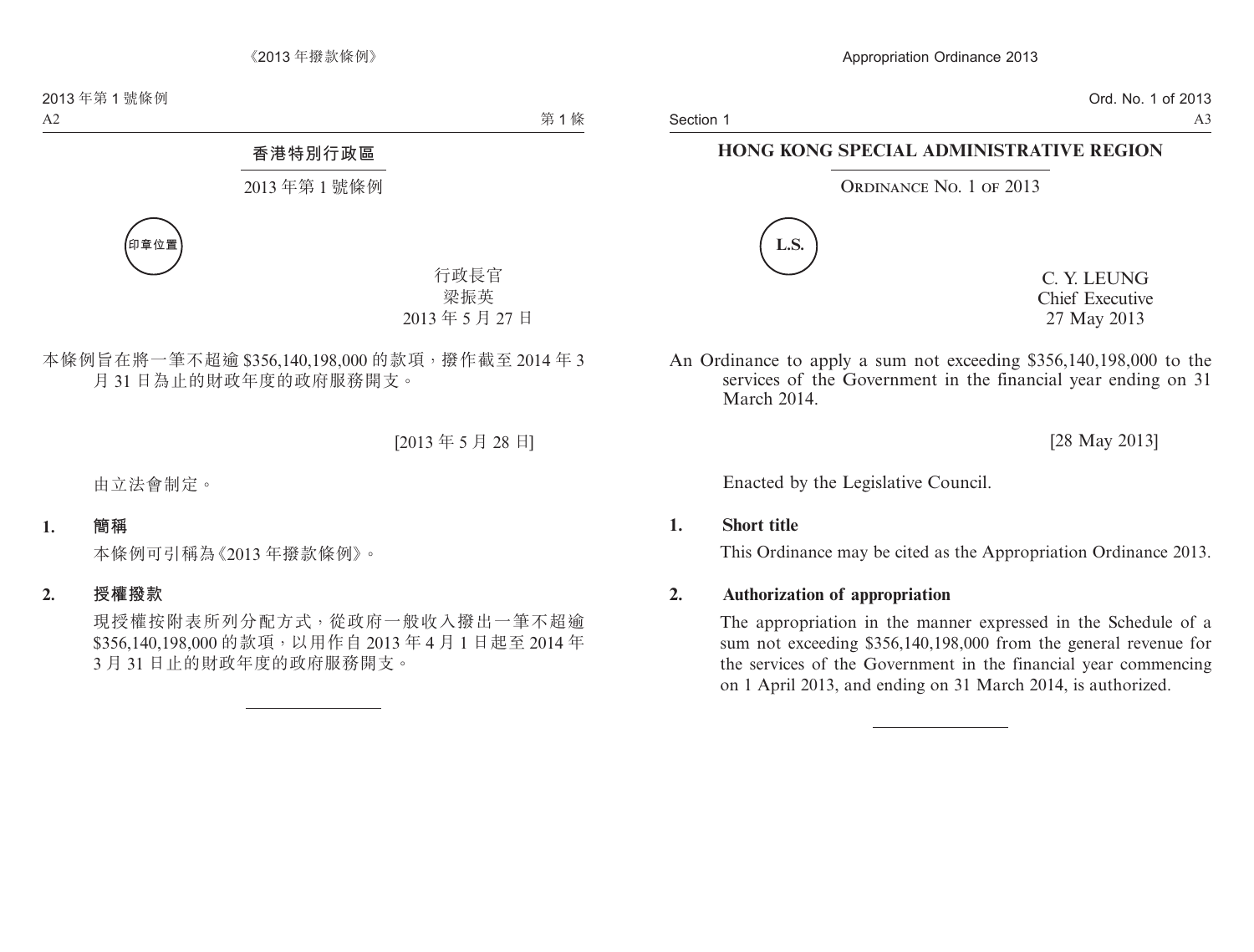| Schedule          |                                                                               | Ord. No. 1 of 2013<br>A5 |
|-------------------|-------------------------------------------------------------------------------|--------------------------|
|                   | <b>Schedule</b>                                                               | [s, 2]                   |
| Number<br>of Vote | Head of Expenditure                                                           | Amount<br>of Vote<br>\$  |
| 21                |                                                                               | 94,481,000               |
| 22                | Agriculture, Fisheries and Conservation                                       | 1,579,239,000            |
| 23                |                                                                               | 75,158,000               |
| 24                |                                                                               | 137,368,000              |
| 25                | Architectural Services Department                                             | 1,733,990,000            |
| 26                | Census and Statistics Department                                              | 590,713,000              |
| 27                |                                                                               | 96,253,000               |
| 28                |                                                                               | 853,813,000              |
| 30                | Correctional Services Department                                              | 3,235,902,000            |
| 31                | Customs and Excise Department                                                 | 3,107,689,000            |
| 33                | Civil Engineering and Development                                             | 2,029,341,000            |
| 37                |                                                                               | 5,580,318,000            |
| 39                |                                                                               | 1,996,348,000            |
| 42                | Electrical and Mechanical Services                                            | 509,032,000              |
| 44                | Environmental Protection Department                                           | 3,132,891,000            |
| 45                |                                                                               | 4,691,796,000            |
| 46                | General Expenses of the Civil Service                                         | 3,044,324,000            |
| 47                | Government Secretariat: Office of the<br>Government Chief Information Officer | 671,357,000              |
| 48                |                                                                               | 411,240,000              |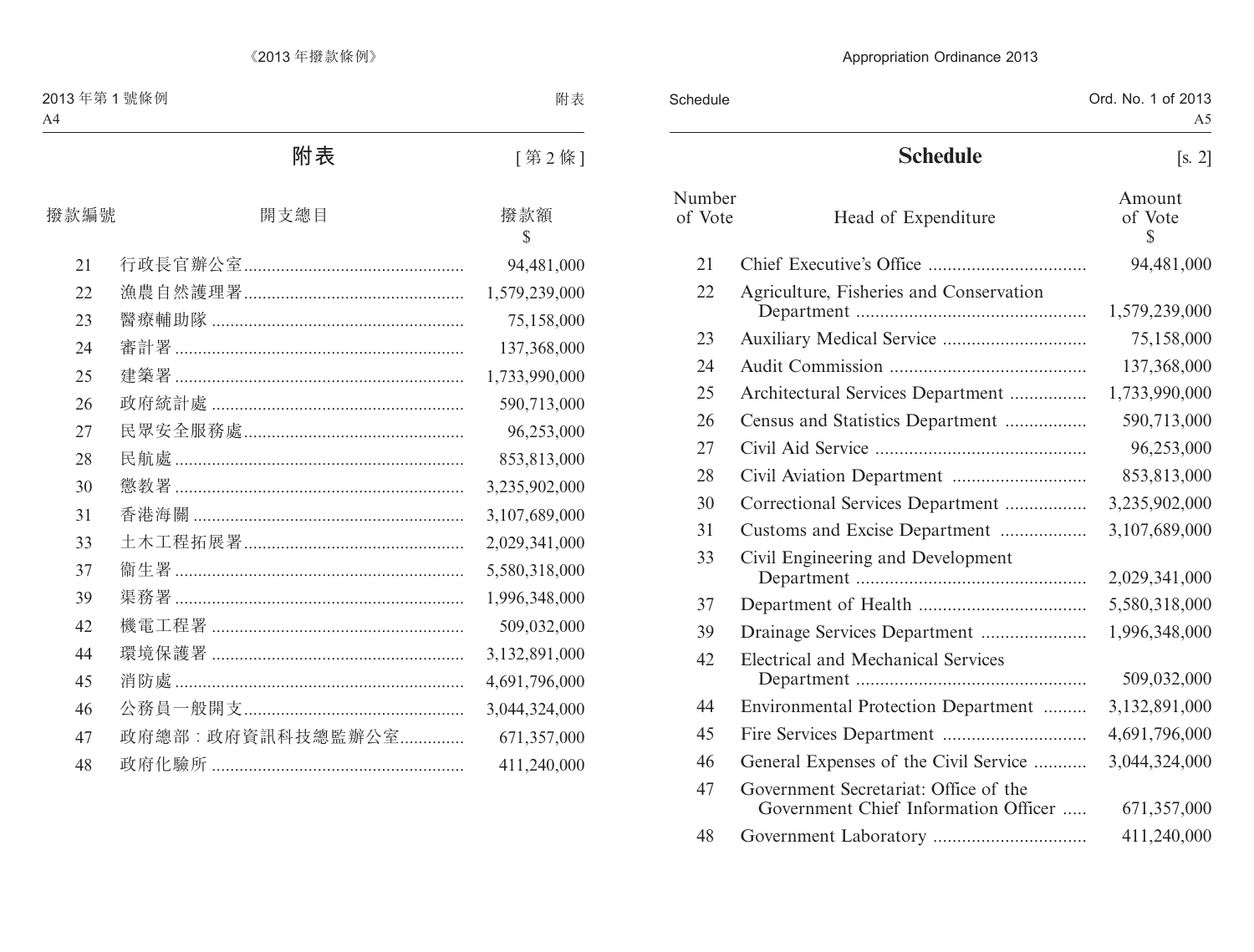| Schedule          |                                                                                                               | Ord. No. 1 of 2013<br>A7 |
|-------------------|---------------------------------------------------------------------------------------------------------------|--------------------------|
| Number<br>of Vote | Head of Expenditure                                                                                           | Amount<br>of Vote<br>\$  |
| 49                | Food and Environmental Hygiene                                                                                | 5,200,542,000            |
| 51                |                                                                                                               | 1,889,157,000            |
| 53                | Government Secretariat: Home Affairs                                                                          | 1,393,644,000            |
| 55                | Government Secretariat: Commerce and<br>Economic Development Bureau<br>(Communications and Technology Branch) | 326,031,000              |
| 59                | Government Logistics Department                                                                               | 526,171,000              |
| 60                |                                                                                                               | 2,475,061,000            |
| 62                |                                                                                                               | 210,178,000              |
| 63                |                                                                                                               | 2,022,532,000            |
| 70                |                                                                                                               | 3,546,855,000            |
| 72                | <b>Independent Commission Against</b>                                                                         | 927,340,000              |
| 74                | Information Services Department                                                                               | 405,986,000              |
| 76                |                                                                                                               | 1,431,999,000            |
| 78                | Intellectual Property Department                                                                              | 121,505,000              |
| 79                |                                                                                                               | 116,913,000              |
| 80                |                                                                                                               | 1,272,125,000            |
| 82                |                                                                                                               | 1,124,935,000            |
| 90                |                                                                                                               | 2,040,432,000            |
| 91                |                                                                                                               | 2,071,602,000            |
| 92                |                                                                                                               | 1,401,718,000            |
| 94                |                                                                                                               | 842,163,000              |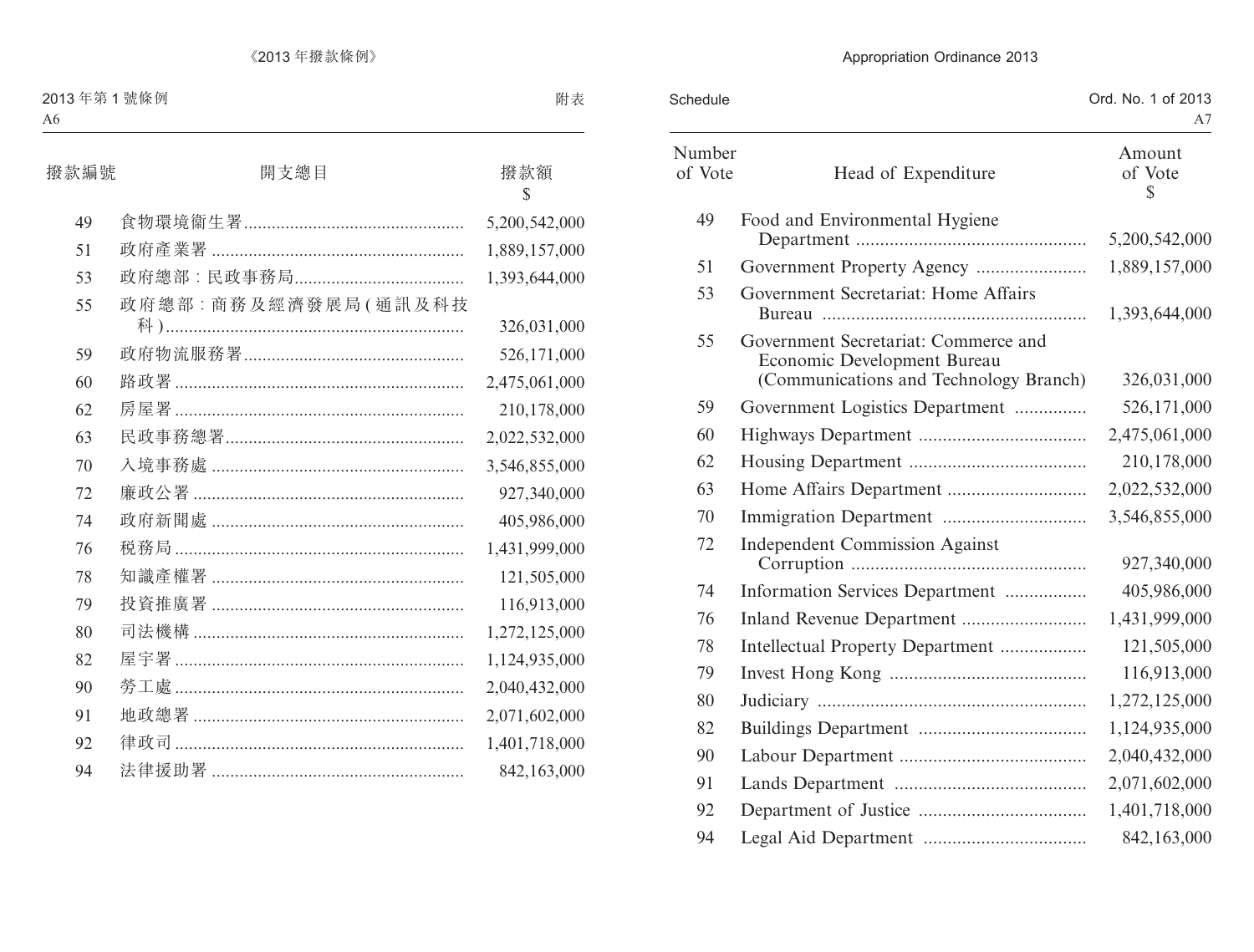| Schedule          |                                                                                      | Ord. No. 1 of 2013<br>A9 |
|-------------------|--------------------------------------------------------------------------------------|--------------------------|
| Number<br>of Vote | Head of Expenditure                                                                  | Amount<br>of Vote<br>S   |
| 95                | Leisure and Cultural Services Department                                             | 6,538,016,000            |
| 96                | Government Secretariat: Overseas Economic                                            | 324,678,000              |
| 100               |                                                                                      | 1,045,050,000            |
| 106               |                                                                                      | 57,272,497,000           |
| 112               | Legislative Council Commission                                                       | 664,384,000              |
| 114               |                                                                                      | 99,540,000               |
| 116               |                                                                                      | 155,159,000              |
| 118               |                                                                                      | 574,397,000              |
| 120               |                                                                                      | 25,509,500,000           |
| 121               | Independent Police Complaints Council                                                | 49,833,000               |
| 122               |                                                                                      | 14,776,454,000           |
| 136               | Public Service Commission Secretariat                                                | 20,059,000               |
| 137               | Government Secretariat: Environment                                                  | 72,755,000               |
| 138               | Government Secretariat: Development<br>Bureau (Planning and Lands Branch)            | 763,645,000              |
| 139               | Government Secretariat: Food and Health                                              | 80,496,000               |
| 140               | Government Secretariat: Food and Health                                              | 45,568,939,000           |
| 141               | Government Secretariat: Labour and Welfare                                           | 717,785,000              |
| 142               | Government Secretariat: Offices of the Chief<br>Secretary for Administration and the | 739,840,000              |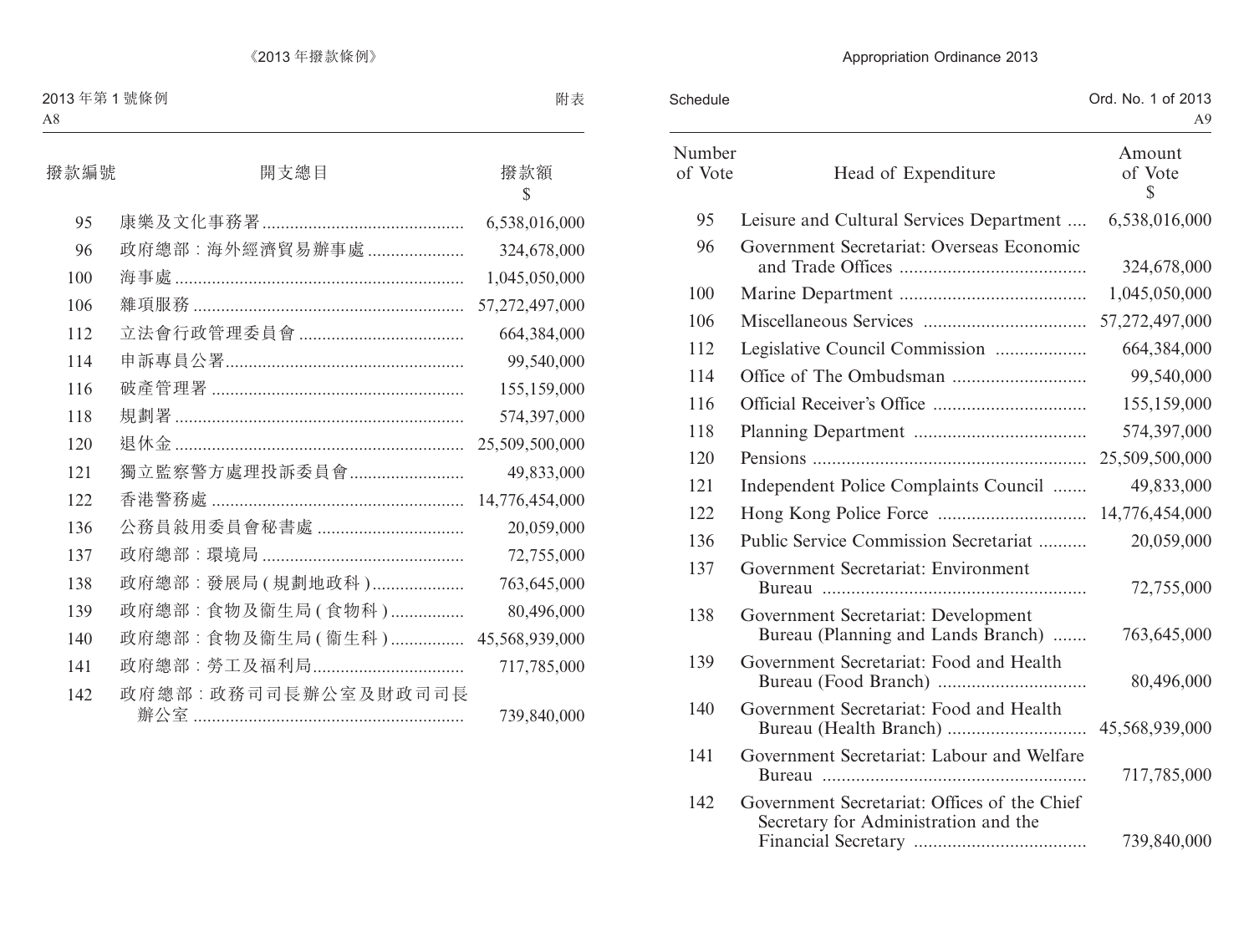| Schedule          |                                                                                                                | Ord. No. 1 of 2013<br>A11 |
|-------------------|----------------------------------------------------------------------------------------------------------------|---------------------------|
| Number<br>of Vote | Head of Expenditure                                                                                            | Amount<br>of Vote<br>\$   |
| 143               | Government Secretariat: Civil Service Bureau                                                                   | 499,173,000               |
| 144               | Government Secretariat: Constitutional and<br>Mainland Affairs Bureau                                          | 500,086,000               |
| 147               | Government Secretariat: Financial Services<br>and the Treasury Bureau (The Treasury                            | 1,812,850,000             |
| 148               | Government Secretariat: Financial Services<br>and the Treasury Bureau (Financial                               | 239,173,000               |
| 151               | Government Secretariat: Security Bureau                                                                        | 313,589,000               |
| 152               | Government Secretariat: Commerce and<br>Economic Development Bureau<br>(Commerce, Industry and Tourism Branch) | 1,539,475,000             |
| 155               | Government Secretariat: Innovation and                                                                         | 559,228,000               |
| 156               | Government Secretariat: Education Bureau                                                                       | 44,478,419,000            |
| 158               | Government Secretariat: Transport and<br>Housing Bureau (Transport Branch)                                     | 169,179,000               |
| 159               | Government Secretariat: Development                                                                            | 472,729,000               |
| 160               | Radio Television Hong Kong                                                                                     | 754,288,000               |
| 162               | Rating and Valuation Department                                                                                | 484,270,000               |
| 163               | Registration and Electoral Office                                                                              | 94,315,000                |
| 166               |                                                                                                                | 515,835,000               |
| 168               |                                                                                                                | 247,367,000               |
| 169               | Secretariat, Commissioner on Interception of<br>Communications and Surveillance                                | 18,014,000                |